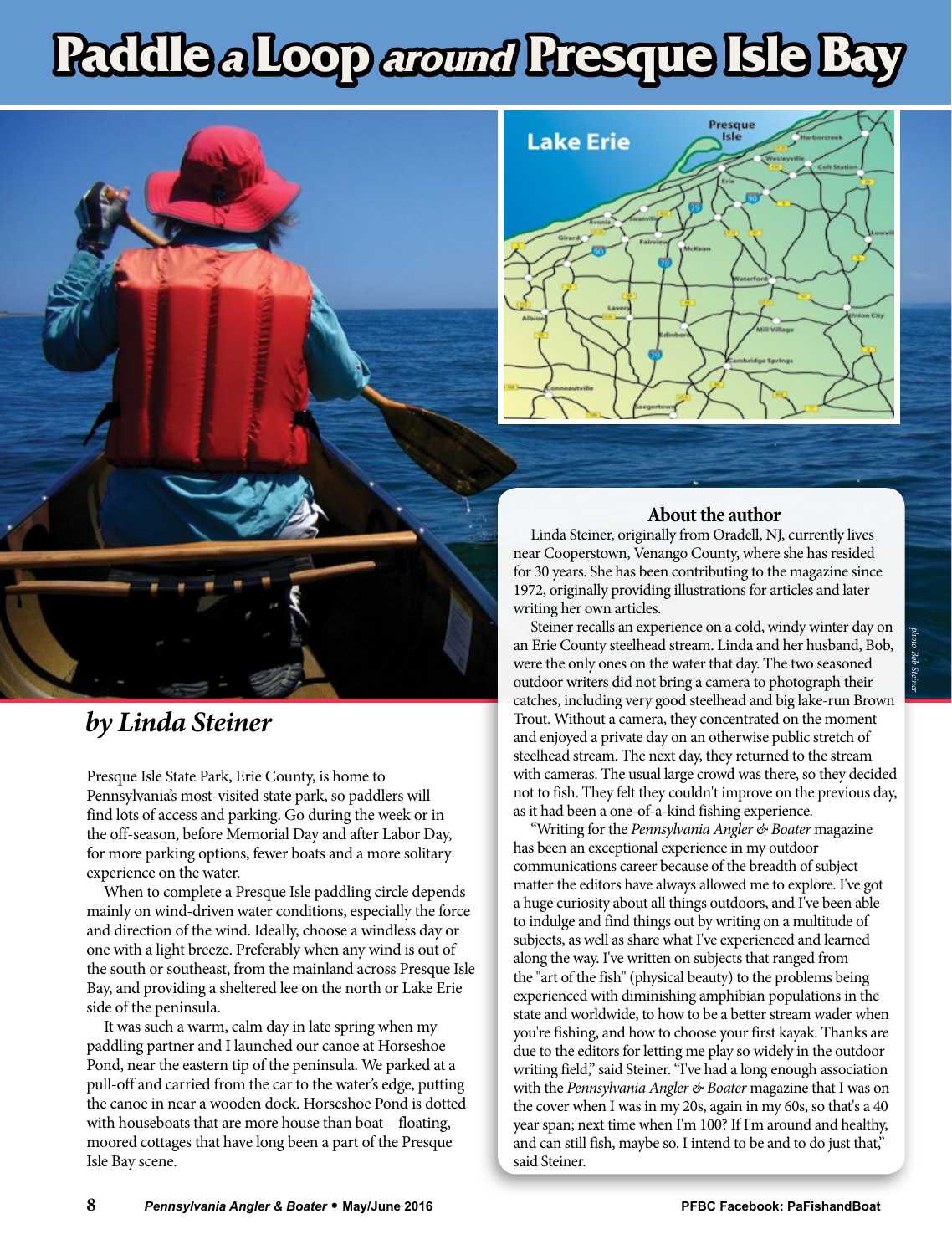Horseshoe Pond is connected to Misery Bay by a narrow opening. We paddled through, taking care to avoid old pilings by staying between the marker buoys. Making a sharp left, we paralleled the shore and the United States Coast Guard station. Across Presque Isle Bay, we could see large ships sitting at the Port of Erie docks. Then, we entered the shipping channel, the only water exit from Presque Isle Bay into Lake Erie.

We started early in the day, so we got through the pier-edged channel before it became busy with boat traffic and avoided a lot of wakes. We hugged the North Pier side, maintaining a respectful distance from fishing lines. Leaving the channel, we passed the North Pier Light and Beach No. 11 and crossed the entrance to Thompson Bay, heading for Gull Point.

Gull Point is the sandy eastern tip of Presque Isle Bay and is a State Park Natural Area for rare and migratory shorebirds. Public entry is prohibited from April 1 to November 30. Our trip was during the restricted time, so we just skirted the shore, watching gulls rise skyward in great flocks and keeping our binoculars handy for shorebirds.

That day, as we made the far turn around Gull Point, we were greeted by a nearly calm Lake Erie. The surface was barely ruffled by the faintest of breezes. During the day, even that died, and we had smooth "sailing," or rather paddling, for the rest of our tour along the outer edge of the peninsula.

The lakeside shoreline from the tip of Gull Point to Beach No. 10 (Budny Beach) is the park's most "remote." It is the farthest from parking areas, does not have a designated swimming area and no trails cross the swampy interior to access it. For a while, it was just us, the wild shore to our left and the magnificent view of the Great Lake to our right. Big ships passed occasionally, far out.

A vagrant swell from one caught us, lifting the canoe up and setting us gently down, making us laugh.



*Houseboats have long been a part of Presque Isle Bay, Erie County.* 



*When we got to the condos at the foot of Presque Isle Bay peninsula, we knew that we were past the state park, so we turned back for Beach No. 1.* 



*Gulls take flight at Presque Isle Bay, Erie County.* 



*Gull Point is off limits to boats from April 1 to November 30. Foot access is allowed on Gull Point but only on a marked trail to the observation tower, which provides a "bird's eye" view.* 

*photo-Linda Steiner*